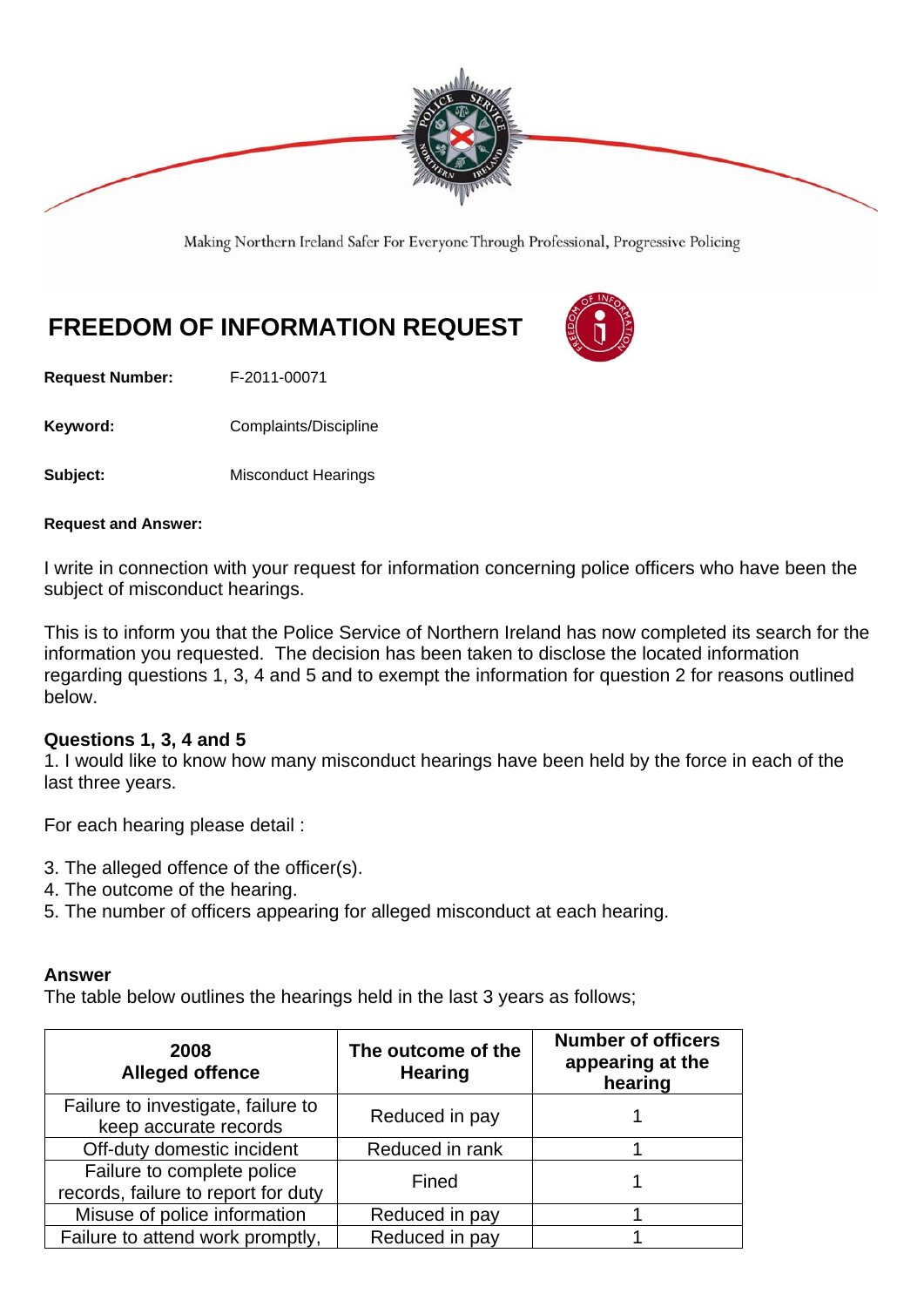| non attendance at court                                                                                                         |                                    |                |
|---------------------------------------------------------------------------------------------------------------------------------|------------------------------------|----------------|
| Minor motoring offence                                                                                                          | Reprimand                          | 1              |
| Making inaccurate entries in<br>police documents                                                                                | Reduced in pay                     | 1              |
| Driving with excess alcohol                                                                                                     | <b>Dismissed</b>                   | 1              |
| Unauthorised access of police<br>systems                                                                                        | Required to resign                 | 1              |
| Off-duty domestic incident                                                                                                      | <b>Dismissed</b>                   | 1              |
| Inappropriate handling of police<br>equipment                                                                                   | Reduced in pay                     | 1              |
| Failure to avail of Service<br>approved accommodation                                                                           | Fined x 2                          | $\overline{2}$ |
| Alleged use of excessive force<br>when dealing with members of<br>the public                                                    | Case dismissed                     | $\overline{2}$ |
| Failure to protect the safety and<br>welfare of a member of the public                                                          | <b>Reprimand x1</b><br>Caution x 1 | $\overline{2}$ |
| Misuse of police information                                                                                                    | Reprimand                          | 1              |
| Use of inappropriate language<br>and behaviour towards members<br>of the public                                                 | Caution x 1<br>Fined x 1           | $\overline{2}$ |
| Conviction of theft                                                                                                             | <b>Dismissed</b>                   | 1              |
| Making false or misleading<br>entries in a selection process<br>application form                                                | Reduced in pay x 2                 | $\overline{2}$ |
| Failure to complete a fair and<br>thorough investigation                                                                        | Reduced in pay                     | 1              |
| Inappropriate use of the internet                                                                                               | Reduced in pay                     | 1              |
| Inappropriate and unacceptable<br>behaviour towards a police<br>colleague                                                       | Fined                              | 1              |
| Accessed police systems for non<br>police purposes                                                                              | Case dismissed                     | 1              |
| Involved in a disturbance whilst<br>off-duty                                                                                    | Caution                            | 1              |
| Conviction for driving with excess<br>alcohol                                                                                   | Required to resign                 | 1              |
| Conviction for driving with excess<br>alcohol                                                                                   | Required to resign                 | 1              |
| Failings in a number of police<br>investigations                                                                                | Required to resign                 | 1              |
| Failure to thoroughly investigate                                                                                               | Caution                            | 1              |
| Motoring convictions                                                                                                            | Required to resign                 | 1              |
| Failure to support colleagues in<br>the execution of their duties                                                               | Caution                            | 1              |
| Making false and misleading<br>entries in a police notebook                                                                     | Reprimand                          | 1              |
| Misuse of police information                                                                                                    | Caution                            | 1              |
| Failure to ensure the health &<br>safety of a training environment                                                              | Reduced in pay                     | 1              |
| Failure to ensure that property<br>required as part of police<br>investigation was handled and<br>maintained as required by law | Charges dismissed                  | $\overline{2}$ |
| Unfit for duty                                                                                                                  | Fined                              | 1              |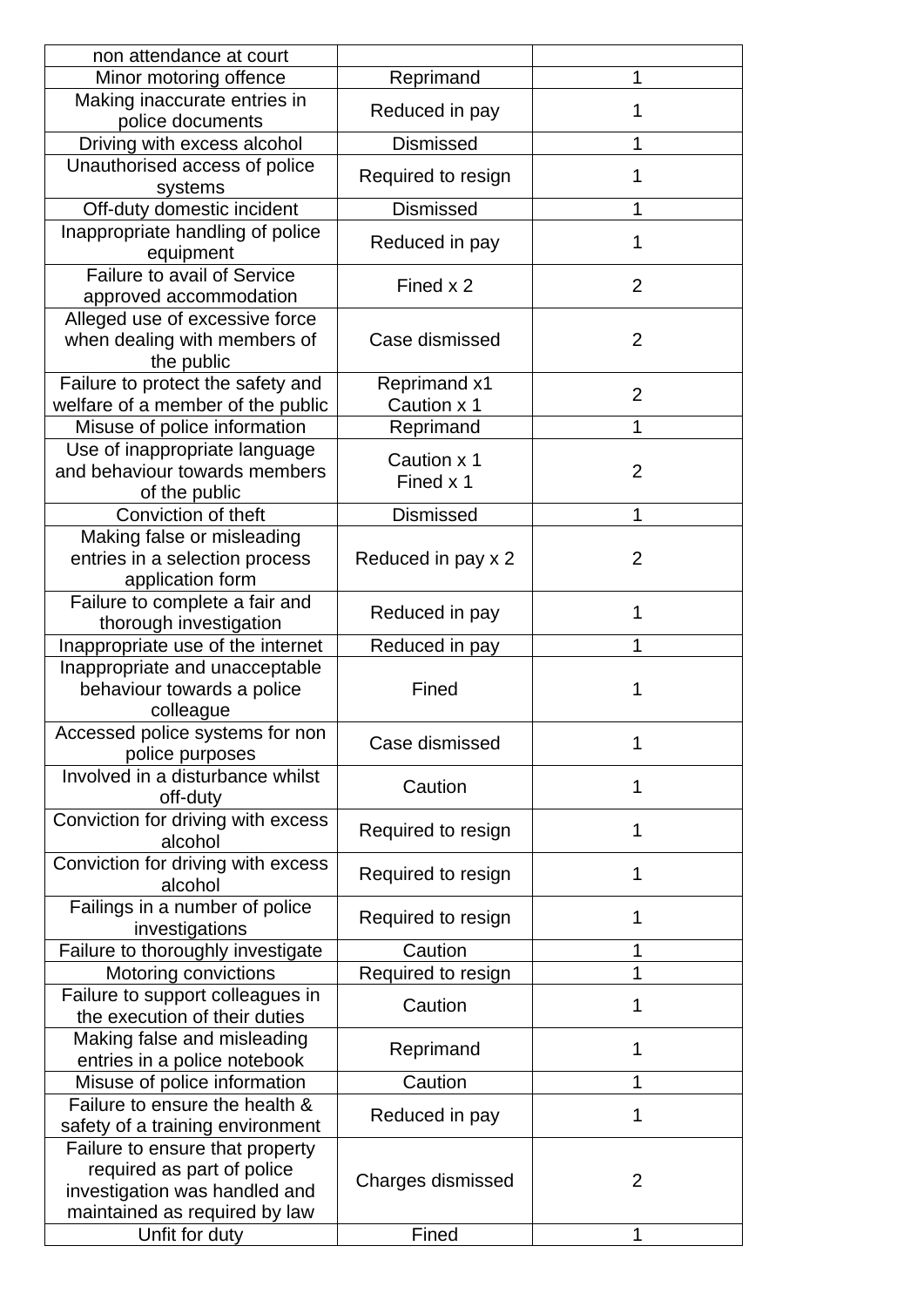| Failure to ensure proper records<br>were obtained regarding police<br>property                | Reduced in rank                      | 1                                                     |
|-----------------------------------------------------------------------------------------------|--------------------------------------|-------------------------------------------------------|
| Unlawful possession of excess<br>ammunition                                                   | Fined                                | 1                                                     |
| Conviction for theft                                                                          | Required to resign                   | 1                                                     |
| Failure to keep accurate records<br>in police notebook                                        | Fined x 2                            | $\overline{2}$                                        |
| Failure to register business<br>interest                                                      | Reduced in pay                       | 1                                                     |
| Conviction for sexual offences                                                                | <b>Dismissed</b>                     | 1                                                     |
| Possession of Class A drug                                                                    | Required to resign                   | 1                                                     |
| Accessed police systems for non<br>police purposes                                            | Fined                                | 1                                                     |
| Failure to act upon the<br>immigration status of a foreign<br>national                        | Fined                                | 1                                                     |
| Failure to act with tolerance and<br>self control when dealing with a<br>member of the public | Fined                                | 1                                                     |
| Conviction for driving with excess<br>alcohol                                                 | Required to resign                   | 1                                                     |
| Inappropriate behaviour towards<br>colleague                                                  | Case dismissed                       | 1                                                     |
| Driving with excess alcohol,<br>possession of a loaded firearm<br>whilst drunk                | <b>Dismissed</b>                     | 1                                                     |
| Failure to declare business<br>interest whilst on a career break                              | Reduced in pay                       | 1                                                     |
| Misuse of police information                                                                  | Caution                              | 1                                                     |
| Possession of Class C drug                                                                    | Required to resign                   | 1                                                     |
| <b>Total Hearings 2008</b>                                                                    |                                      | 50                                                    |
| 2009<br><b>Alleged offence</b>                                                                | The outcome of the<br><b>Hearing</b> | The number of<br>officers appearing at<br>the hearing |
| Failure to act with honesty during<br>a selection process interview                           | Fined                                | 1                                                     |
| Failure to keep and maintain<br>police notebook                                               | Fined                                | 1                                                     |
| Inappropriate off-duty behaviour                                                              | Fined                                | 1                                                     |
| Produced inaccurate account of<br>events to supervisor                                        | Fined                                | 1                                                     |
| Failure to act with integrity during<br>the process of bringing an<br>offender to justice     | Case dismissed                       | 1                                                     |
| Failure to ensure that accurate<br>police records were maintained                             |                                      | 1                                                     |
|                                                                                               | Caution                              |                                                       |
| Failure to conduct thorough<br>investigations                                                 | Fined                                | 1                                                     |
| Failure to exercise restraint with<br>member of the public                                    | Charge dismissed                     | 1                                                     |
| Unacceptable use of the internet                                                              | Reduced in pay                       | 1                                                     |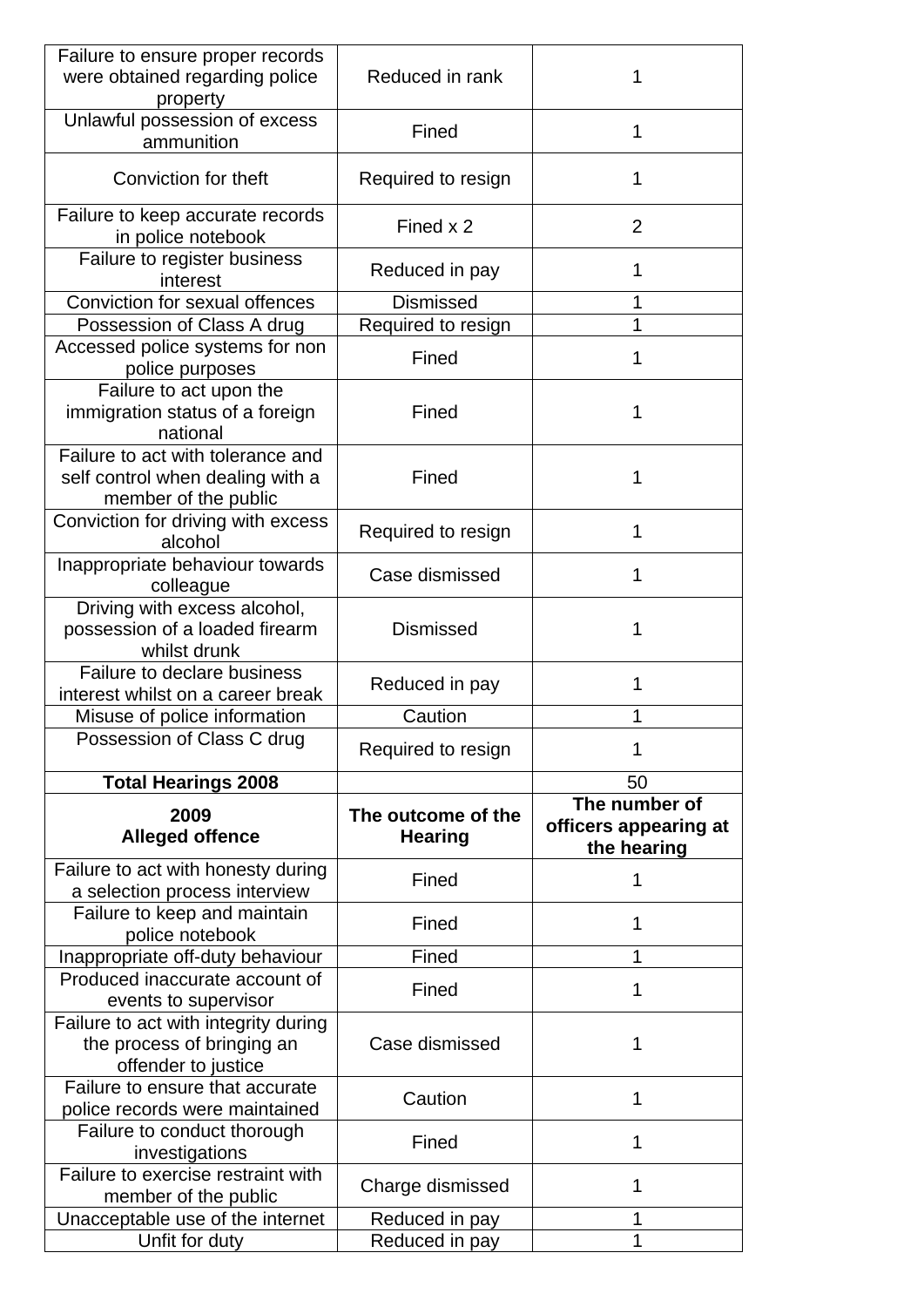| Fraudulently making finance<br>applications                                    | Required to resign                                          | 1                                                     |
|--------------------------------------------------------------------------------|-------------------------------------------------------------|-------------------------------------------------------|
| Bound over to keep the peace                                                   | Fined                                                       | 1                                                     |
| Allegations of domestic violence                                               | Charge withdrawn                                            | 1                                                     |
| Allegation of unnecessary force                                                | No case to enter                                            | 1                                                     |
| towards a member of the public                                                 |                                                             |                                                       |
| Allegations of inappropriate<br>firearm discharge                              | Charge dismissed                                            | 1                                                     |
| <b>Conviction for AOABH</b>                                                    | Required to resign                                          | 1                                                     |
| Failure to inform authorities of                                               |                                                             |                                                       |
| minor road traffic incident in<br>police vehicle                               | Fined                                                       | 1                                                     |
| Mislead authorities regarding the<br>issue of a speeding ticket                | Fined                                                       | 1                                                     |
| Inappropriate off-duty behaviour                                               | Reduced in pay                                              | 1                                                     |
| Conviction for assault and<br>disorderly behaviour                             | Required to resign                                          | 1                                                     |
| Allegation of using unauthorised<br>non police issue limb restraints           | Not guilty                                                  | 1                                                     |
| Failure to conduct a prompt and<br>thorough investigation                      | Required to resign                                          | 1                                                     |
| Inappropriate use of Police<br>systems                                         | Caution                                                     | 1                                                     |
| Drunk in possession of a firearm<br>and domestic incident                      | Required to resign                                          | 1                                                     |
| Minor motoring offences                                                        | Reduced in pay                                              | 1                                                     |
| Inappropriate off-duty behaviour<br>involving alcohol                          | Reduced in pay x 1<br>Reduced in rank x 1                   | $\overline{2}$                                        |
| Failure to complete police<br>investigations in a fair and<br>objective manner | Fined                                                       | 1                                                     |
| Inaccurate information submitted<br>on police form                             | Fined                                                       | 1                                                     |
| Minor motoring offence                                                         | Fined                                                       | 1                                                     |
| Allegation of theft                                                            | Fined                                                       | 1                                                     |
| Possession of class c drug                                                     | Reduced in pay                                              | 1                                                     |
| On-duty motoring offences                                                      | Required to resign x<br>Fined x 1<br>Fined x 1<br>Fined x 1 | 4                                                     |
| Received adult caution for                                                     | Fined                                                       | 1                                                     |
| common assault                                                                 |                                                             |                                                       |
| <b>Total Hearings 2009</b>                                                     |                                                             | 33                                                    |
| 2010<br><b>Alleged offence</b>                                                 | The outcome of the<br><b>Hearing</b>                        | The number of<br>officers appearing at<br>the hearing |
| Minor motoring offence                                                         | Reduced in pay                                              |                                                       |
| Failure to conduct a thorough<br>investigation                                 | Reduced in pay                                              | 1                                                     |
| Failure to conduct a thorough<br>police investigation                          | Superintendent's<br><b>Written Warning</b>                  | 1                                                     |
| Received adult caution for                                                     | Fined                                                       | 1                                                     |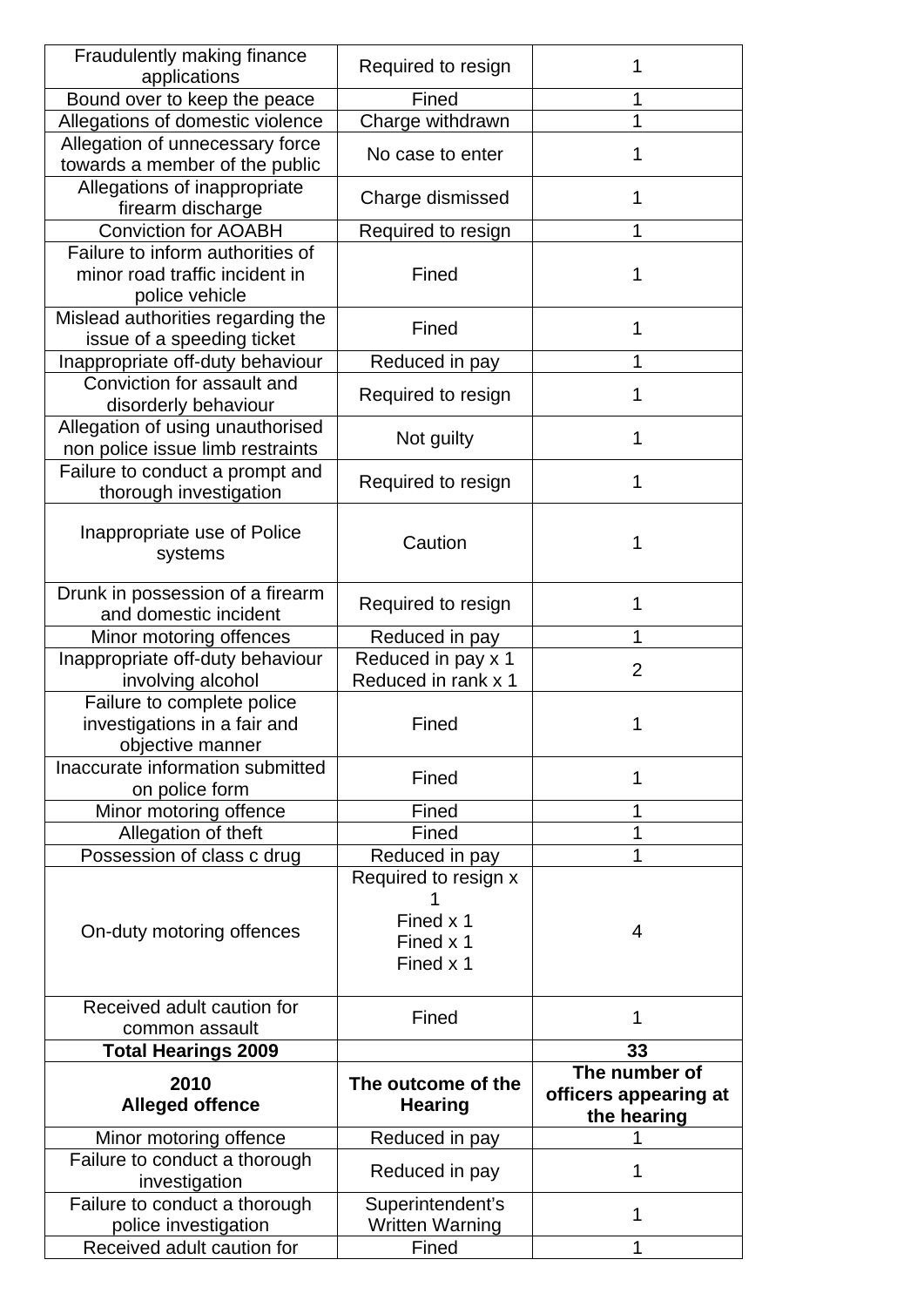| aggravated assault                                                                         |                    |    |
|--------------------------------------------------------------------------------------------|--------------------|----|
| Motoring offences                                                                          | Reduced in pay     | 1  |
| Failure to complete/ progress<br>investigations                                            | Fined              | 1  |
| Contravention of non-molestation<br>order                                                  | Reprimand          | 1  |
| Off-duty disorderly behaviour                                                              | Reduced in pay     | 1  |
| Behaved in a drunken and<br>disorderly manner off-duty                                     | Reduced in rank    | 1  |
| Failure to complete/progress<br>investigations                                             | Reduced in pay     | 1  |
| Fraudulent mileage/overtime<br>claims                                                      | Required to resign | 1  |
| Failure to conduct an objective<br>fair and thorough investigation                         | Required to resign | 1  |
| Inappropriate use of police<br>information                                                 | Reduced in pay     | 1  |
| Failure to supervise and ensure<br>officer carried out his<br>professional duties          | Reduced in pay     | 1  |
| Committed acts of dishonesty                                                               | Required to resign | 1  |
| Used police computer systems<br>for non police purposes                                    | Fined              | 1  |
| Failure to complete/progress<br>investigations                                             | Reduced in pay     | 1  |
| Allegation of theft                                                                        | <b>Dismissed</b>   | 1  |
| Inappropriate disclosure of police<br>information                                          | Reduced in rank    | 1  |
| Threatening behaviour towards<br>police colleagues                                         | Charge dismissed   | 1  |
| Failure to conduct a prompt and<br>thorough investigation                                  | Fined              | 1  |
| Disorderly behaviour off-duty                                                              | Reduced in pay     | 1  |
| Disorderly behaviour off-duty                                                              | Reduced in pay     | 1  |
| Failure to conduct a thorough<br>and prompt investigation                                  | Reduced in pay     | 1  |
| Motoring offences                                                                          | <b>Dismissed</b>   | 1  |
| Recorded inaccurate information<br>in a police statement                                   | Reduced in pay     | 1  |
| Inappropriate language and<br>behaviour towards member of<br>the public                    | Proceedings stayed | 1  |
| Off-duty disorderly behaviour                                                              | Reduced in pay     | 1  |
| Failure to conduct a thorough<br>and prompt investigation                                  | Reduced in pay     | 1  |
| Alleged excessive use of force                                                             | Charge dismissed   | 1  |
| Allegation of misconduct in a<br><b>Public Office</b>                                      | Required to resign | 1  |
| Made false entries on police<br>forms, accessed police computer<br>for non police purposes | Required to resign | 1  |
| <b>Total hearings for 2010</b>                                                             |                    | 32 |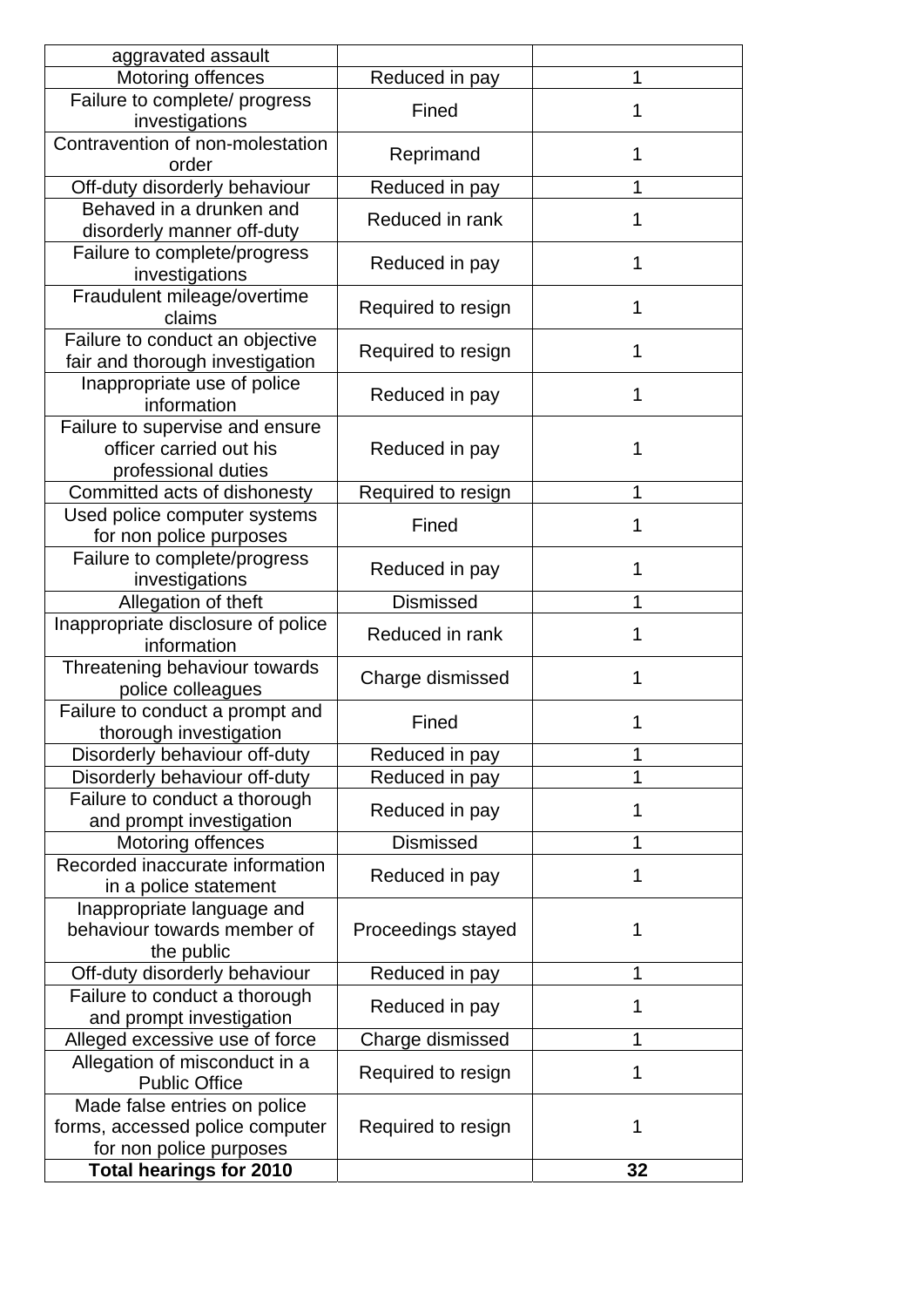# **Question 2**

The dates of the hearings.

## **Answer**

The information will not be released by virtue of the exemption mentioned below.

Section 17 of the Freedom of Information Act 2000 requires the Police Service of Northern Ireland (PSNI) when refusing to provide such information ( because the information is exempt) to provide you the applicant with a notice which:

- (a) states the fact
- (b) specifies the exemption(s) in question
- (c) states ( if not otherwise apparent) why the exemption applies

The exemption is as follows:

#### ` **Section 40(2)(a)(b) and 3(a)(i) – Personal Information**

This is an absolute and class based exemption. The information sought must fall within the class of information covered by the exemption. In this instance the information must be personal i.e. information from which a person could be identified. Releasing that information must breach at least one of the data protection principles. As this is an absolute exemption the legislators have assumed that harm will be caused should the information be released. Information on Misconduct Hearings is data belonging to particular individuals and is considered to be sensitive. Whilst no individual officer will be immediately identified from the information sought, there is the potential for an officer to be identified from that information, particularly if taken together with information which may already be in the public domain or which may appear in the public domain at some time in the future. As the information requested includes the dates of the misconduct panels, the potential exists for an officer to be identified. The outcomes of misconduct panels are published on a weekly bulletin (weekly order) outlining wastage, recruitment, transfers and promotions. By providing the dates of the misconduct panels, together with the information on the weekly order the potential is high that an officer could be identified. The exemption is engaged.

It should be noted that each case is examined on an individual basis to determine the level and nature of misconduct of the officer and the extent to which the PSNI's Code of Ethics has been breached. The seriousness of the offence, the circumstances surrounding its commission and its potential impact will dictate the level of action to be pursued and the misconduct sanction ultimately imposed. Whilst the service takes extremely seriously any allegation of wrongdoing, the number of cases must be put into context of the overall number of PSNI officers i.e. an average of 8000 officers between 2008 and 2010.

## **Question 6 and 7:**

If you are able to do so within the time limits in the Act, please also detail:

The status of the officers within the force at the time of hearing i.e. – Normal employment, restricted duties, suspended on full pay, suspended on no pay etc.

Please also state how long they have been on restricted/suspended duties prior to the start of the hearing.

## **Answer:**

It is estimated that it would take around 11 hours to retrieve the status of the 125 officers at time of hearing, as the information for suspensions or repositioned officers is held within 72 documents (36 months x 2 documents per month). Four documents containing 1049 pages were summarised in response to questions 1, 3, 4 and 5 and the time taken to collate this information was 14 hours. Therefore it is not possible to answer questions 6 and 7 within the time limits stipulated in the act.